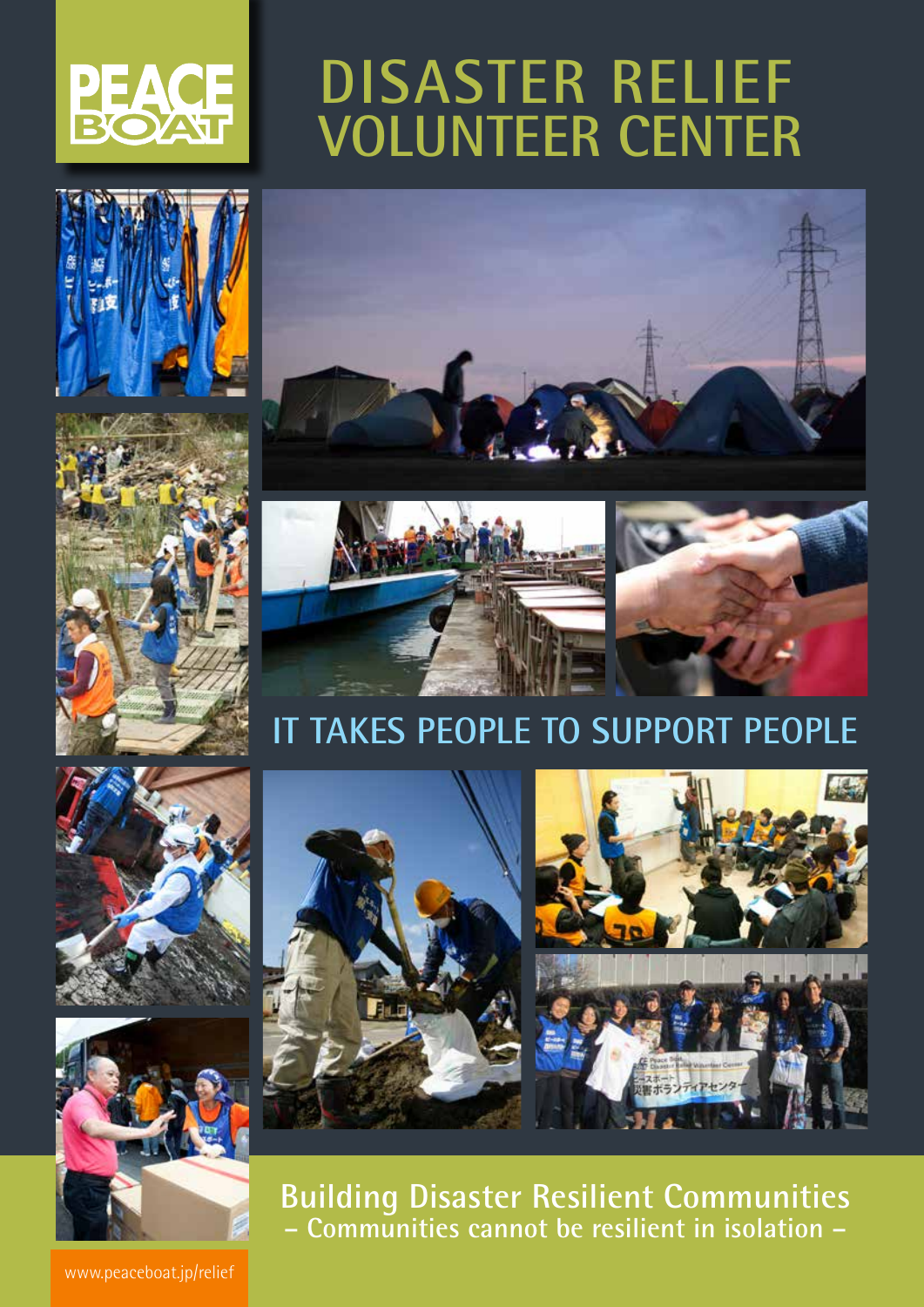### **ABOUT PEACE BOAT**



Founded in 1983, Peace Boat is a Tokyo-based international nongovernmental and non-profit organization in Special Consultative Status with the Economic and Social Council of the United Nations that works to promote peace, human rights, equal and sustainable development and respect for the environment. Peace Boat carries out its main activities through a chartered passenger ship that travels the world on peace voyages. The ship creates a neutral, mobile space and enables people to engage across borders in dialogue and mutual cooperation at sea, and in the ports we visit. Our activities are carried out on a partnership basis with other civil society organizations and communities in Japan, Northeast Asia, and around the world.

Peace Boat's ship is a unique tool for building awareness and capacity for action between citizens throughout the world, including in the field of disaster risk reduction.

### **EDUCATION AND INTERNATIONAL COOPERATION**

Peace Boat creates a unique environment in which people can live, learn and relax together while visiting some of the most fascinating regions on earth. During each voyage, Peace Boat organizes a range of educational activities which encourage dialogue, critical thinking, reflection and active participation on current global issues.

**PROGRAMMES ON BOARD: INTERNATIONAL GUEST EDUCATORS** Everyday onboard the ship, there are numerous lectures and workshops taking place on a wide variety of global issues including globalization, conflict, human rights and the environment. International guest educators - activists, academics, journalists and artists - direct each segment of the voyage to share their knowledge, experiences, expertise and world views.

#### **PROGRAMMES IN PORT**

Peace Boat works in cooperation with local and international civil society organizations and communities in the countries visited in order to create a wide range of study and exchange programmes to allow participants to interact and support grassroots initiatives and contribute to sustainable local development.

### **INTERNATIONAL STUDENTS PROGRAMMES**

Peace Boat seeks to increase access to unique educational opportunities in the areas of peace building, conflict resolution, sustainability and disaster risk reduction to young people from the countries we visit. Through the creation of International Student progammes, students receive assistance that equips them to work for their communities by developing the knowledge, skills, experience and motivation for them to make a difference.

The main platform of Peace Boat's Disaster Relief Volunteer Center (PBV) is a rapid, sustained and continuous flow of volunteers to work in assisting affected by disaster.

ency response operations focus on the training, deployment ation of volunteers in the belief that well-coordinated can provide essential practical support in the physical of disaster affected regions, and that the human solidarity is a vital factor in the comprehensive recovery of the region. e effectiveness of PBV's volunteer management system is the asis that is placed on both the disaster area relief operations dquarter support operations, where volunteers are sourced This dual system is able to expand and contract in response ion and needs of the people we aim to assist.

### **PEACE BOAT'S ONGOING PROJECTS AND CAMPAIGNS**

Through educational programs, cooperative projects and advocacy activities, Peace Boat carries out projects and campaigns promoting

- Conflict Prevention and Peacebuilding
- Disarmament and Nuclear Abolition
- Disaster Relief and Humanitarian Support
- Peace and Human Rights
- Sustainability and Environmental Protection

SOME OF OUR CAMPAIGNS AND AFFILIATIONS INCLUDE:

- Peace Boat Millennium Development Goals (MDGs) Campaign
- Support Goods for Sustainability: United People's Alliance
- Mayors for Peace
- Peace Through Sports (Peace Ball)
- Global Partnership for the Prevention
- for Armed Conflict (GPPAC)
- Disarmament for Development
- Global Voyage for a Nuclear Free World Peace Boat Hibakusha Project
- International Commission on Nuclear Non-Proliferation and Disarmament (ICNND)
- International Campaign to Stop Rape & Gender Violence in Conflict
- Peace Boat Mine Abolition Campaign (P-MAC)
- For a full list visit: www.peaceboat.org

## **VOLUNTEER DISPATCH & COORDINA**



### **PEACE BOAT DISASTER RELIEF VOLUNTEER CENT**

Peace Boat began its disaster relief work following the Kobe earthquake of 1995, and since then has provided disaster relief support in Japan and around the world. Following the Great East Japan Earthquake and Tsunami of 2011, Peace Boat established the Peace Boat Disaster Relief Volunteer Center (PBV) to focus on emergency relief in the stricken region and long-term support for its recovery, specializing in the training, dispatch and coordination of volunteers to support the relief efforts.

Peace Boat's principles for relief center on providing resources in four main areas: volunteers, supplies, funds, and information.

### **DISASTER VOLUNTEER MANAGEMENT SYSTEM**



### **SITUATION AND NEEDS OF DISASTER AREAS**



| :ommunities   |  |
|---------------|--|
| BV's emerge   |  |
| nd coordin    |  |
| olunteers c   |  |
| egeneration   |  |
| hey provide   |  |
| he key to the |  |
| qual empha:   |  |
| nd the head   |  |
| nd trained.   |  |
| o the situati |  |
|               |  |

### **VOLUNTEERS**



**The main platform of Peace Boat's Disaster Relief Volunteer Center (PBV) is a rapid, sustained and continuous flow of volunteers to work in assisting communities affected by disaster**



Building on lessons learned in the 2011 disaster, Peace Boat – while continuing its work in North-East Japan – is focusing longer-term at disaster relief and risk reduction in a local, national and global context, with the following strategic goals:

- 1. Strengthen the capability and capacity of community and volunteer organizations through improving the management and coordination of volunteers
- 2. Strengthen the strategic role of the community and volunteers in all phases of Disaster Risk Reduction (DRR)
- 3. Building disaster resilient communities Communities cannot be resilient in isolation.

Peace Boat is active in supporting the Hyogo Framework for Action (HFA) and is a member of the GNDR (Global Network for Disaster Reduction).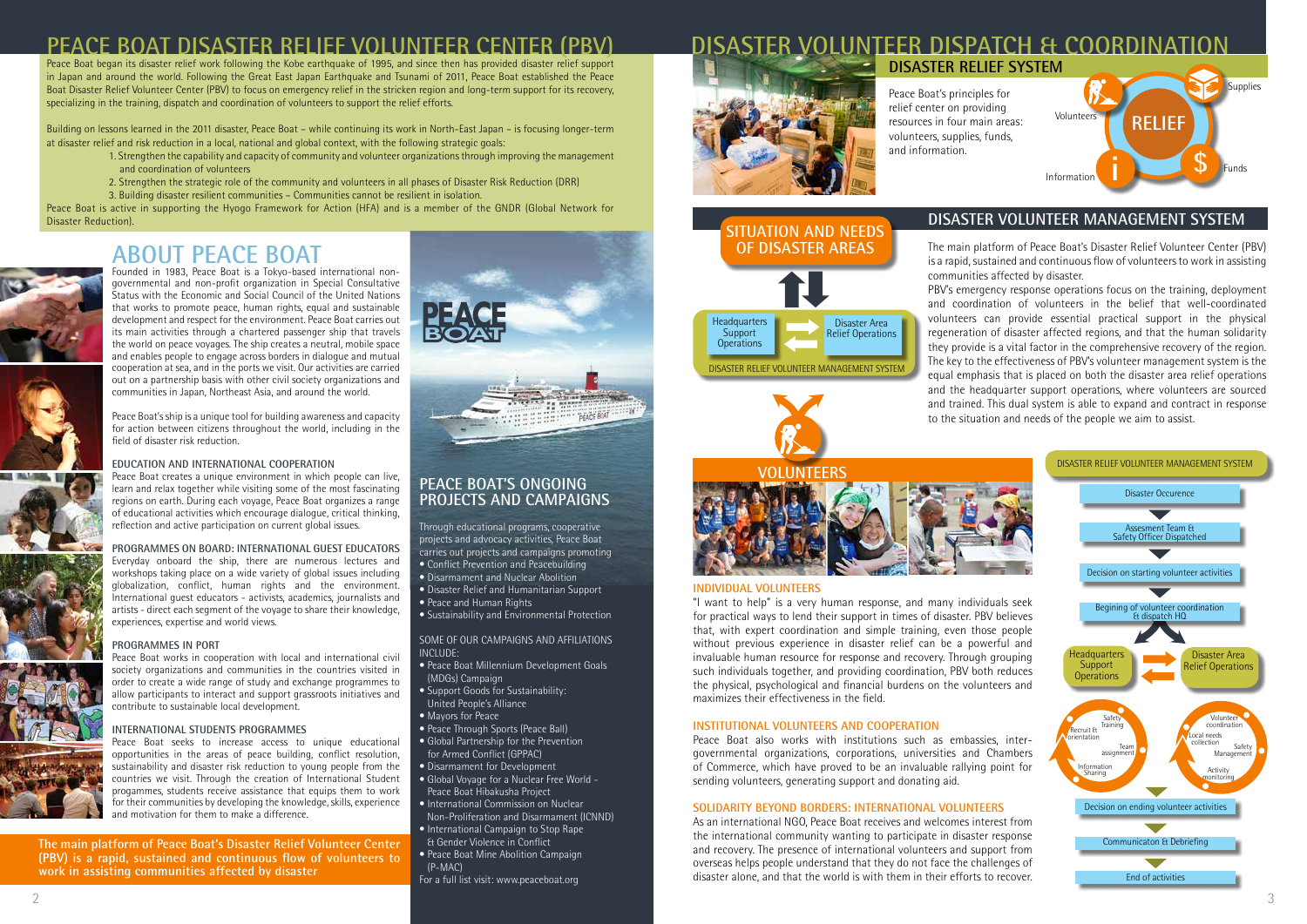**Great East Japan Earthquake and Tsunami Period between 11 March 2011 - 31 March 2013**

### **IN FOCUS: DOMESTIC JAPAN TOHOKU - Great East Earthquake & Tsunami**

### ISHINOMAKI:

Ishinomaki City, Miyagi Prefecture, located on the Pacific coast in the Tohoku region of Japan, was one of the worst affected cities by the 11th March 2011 Great East Japan Earthquake and Tsunami. The city was struck by waves of up to 20 meters in height and suffered tremendous destruction to its infrastructure and industries, and the loss of more than three thousand of its citizens.

### **IN FOCUS: INTERNATIONAL New York Hurricane Sandy**

the east coast of the United States. To show gratitude and return the support Japan received during the the Great East Japan Earthquake and Tsunami Peace Boat and Peace Boat U.S decided to commence volunteer operations in the New York City area. For over 6 months, PBV dispatched coordinating staff and volunteers to provide support to our local partner organization,







In late October 2012, Hurricane Sandy struck sides of the relief efforts, focussing mainly on the World Cares Center. The volunteers were involved in both the field and the administrative the management and coordination of local volunteers and collecting and fulfilling the needs of the local residents.

> This relief effort has become a symbol of U.S - Japan solidarity and a model of how small teams of experienced volunteers can provide support to enable local organizations fill their capacity in the surge following a disaster.

FUKUSHIMA: America.

Peace Boat started the Fukushima Youth Ambassadors Programme to provide a break from the radiation risk and an inspirational experience following the nuclear accident. These international exchanges have been undertaken with youth from Asia, Ocenia and Latin

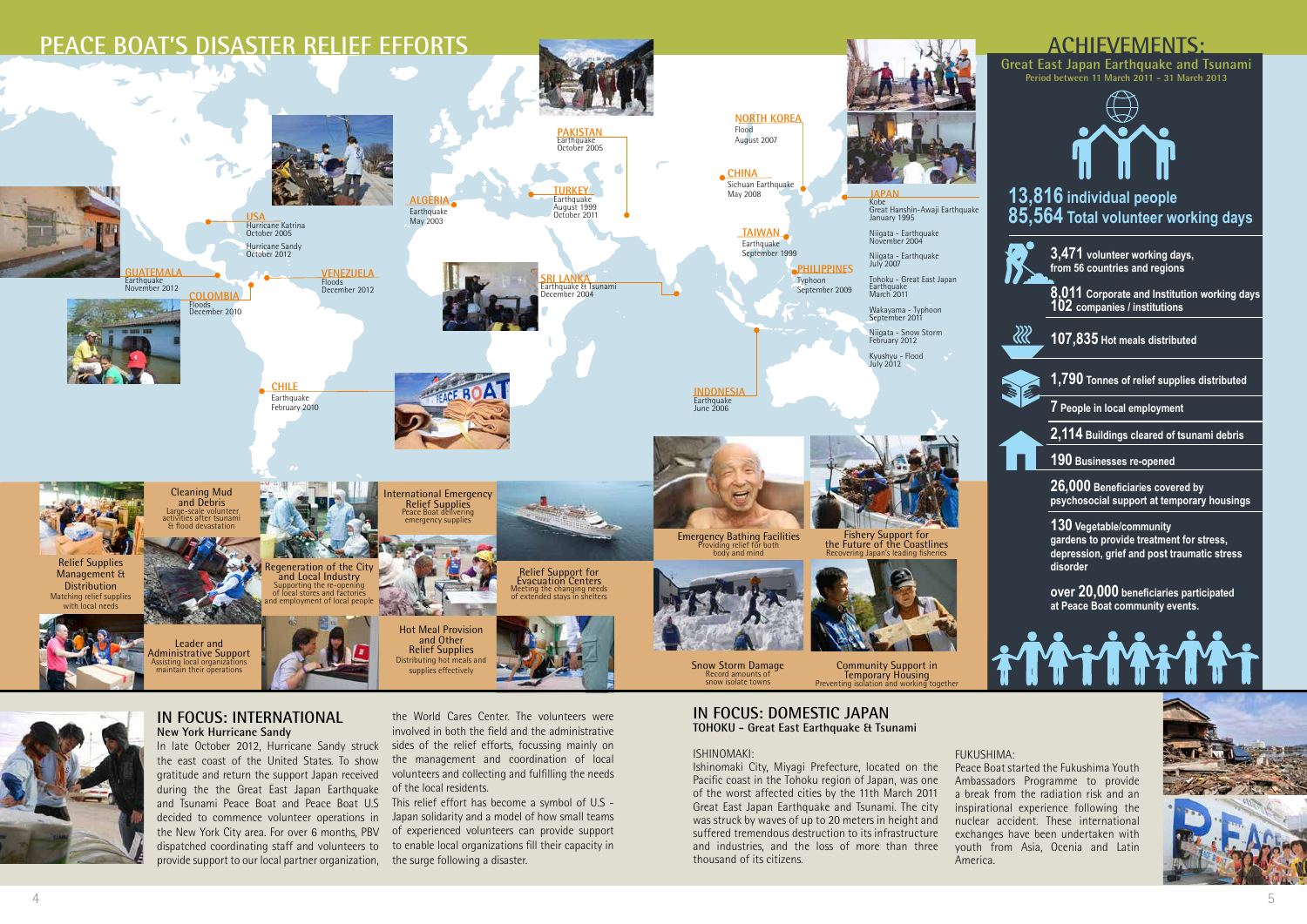### **DISASTER VOLUNTEER TRAINING PROGRAMME**

Many issues came to light during the relief efforts after the Great East Japan Earthquake and Tsunami. In order to mitigate the damage caused by any future disasters, it is important to take advantage of the lessons learned.

Fundamentally, it is of greatest importance that relief efforts are not left solely up to the local disaster prevention and response professionals, such as the local government, fire department and medical staff. Citizens must also take responsibility to acquire skills that will allow them to volunteer to support the relief and recovery efforts. To this end, Peace Boat launched the following training programmes:





Peace Boat recognizes the importance of disaster risk reduction and increased response capacities for communities to become more disaster resilient and has prioritized assistance to communities to achieve this.

# $\mathbf{r}$









## **ATTEMPT TO MITIGATE FUTURE DISASTERS COMMUNITY DISASTER RISK REDUCTION**



### DISASTER VOLUNTEER TRAINING

### -Help people, Protect yourself-

This lecture and workshop style training provides individuals with knowledge that enables them to protect themselves and the people around them in time of disaster, and to help their community in the immediate aftermath. It continues with how to volunteer to support other communities affected by disaster.

Curriculum: About disasters, safety, injury management, living in evacuation centers, disaster relief volunteering, community networks.



### -Using knowledge to help in time of need-

This internet-based test and certification training is designed as a tool to introduce the basics of what to do in time of disaster and disaster relief volunteering. As the test also provides information about why an answer was correct or incorrect it can be used as the first point of training or used to confirm learnt knowledge in the Disaster Volunteer Training.

### DISASTER VOLUNTEER LEADER TRAINING

-Coordinating your community, supporting other communities-In the months following Great East Japan Earthquake and Tsunami it became clear that one of the issues preventing a swift recovery from the disaster was not only a lack of individuals trained in disaster relief, but more significantly, a lack of volunteer leaders with the capacity to organize efficient and safe deployment of volunteer groups. Training volunteers and leaders, with the dual perspective of volunteering in your own community and being ready to accept volunteers that will come to help from other communities, will build a country's capacity for effective relief and recovery efforts in future natural disasters.

### DISASTER VOLUNTEER SKILL-UP

### -Skills that help-

To help build the skill base of volunteers, a collection of specialized trainings conducted by PBV or our partner organizations. The training varies in time and between lectures, workshops, and practical field training.

### **• NETWORKS**

Peace Boat recognizes the importance that strong and established networks play in times of disaster and actively helps build formal networks between corporations, civil society organizations, government and communities. These networks further strengthen local community ties that are not only crucial to disaster responses, but also help the whole community to be more healthy and resilient.

### **• EDUCATION**

To assist communities in becoming more resilient, Peace Boat has adopted a proactive approach to informing, motivating and involving people in all aspects of disaster risk reduction in their local communities by conducting lectures, workshops and practical lessons with individuals, community based groups, schools and businesses.

### **• RISK REDUCTION**

Peace Boat conducts "Town Walks" and Hazard Mapping to help communities recognize their risks and vulnerabilities and then holds workshops with the relevant stakeholders to develop plans that reduce those risks and vulnerabilities.

### **• PREPAREDNESS**

Peace Boats starts building community disaster preparedness with programmes that assist people in preparing their homes to be more disaster resistant, organizing emergency supplies and formulating family plans for evacuation.

Individual preparedness then builds into programmes that assist communities as a whole to prepare and respond to disaster. Programmes build skills to identify community members that are more vulnerable to disaster and put in place plans to assist them in time of evacuation, preparing evacuation centers and emergency supplies, and cooperating with relevant authorities in the response and recovery.

Training informs communities to consider the role of volunteers and how to accept them to enhance local capacities to mitigate and cope with disaster. Building a disaster resilient community does not have to be done in isolation. Peace Boat assists in building networks with outside communities and forming collaborative arrangements where people not only help people, but communities help communities.